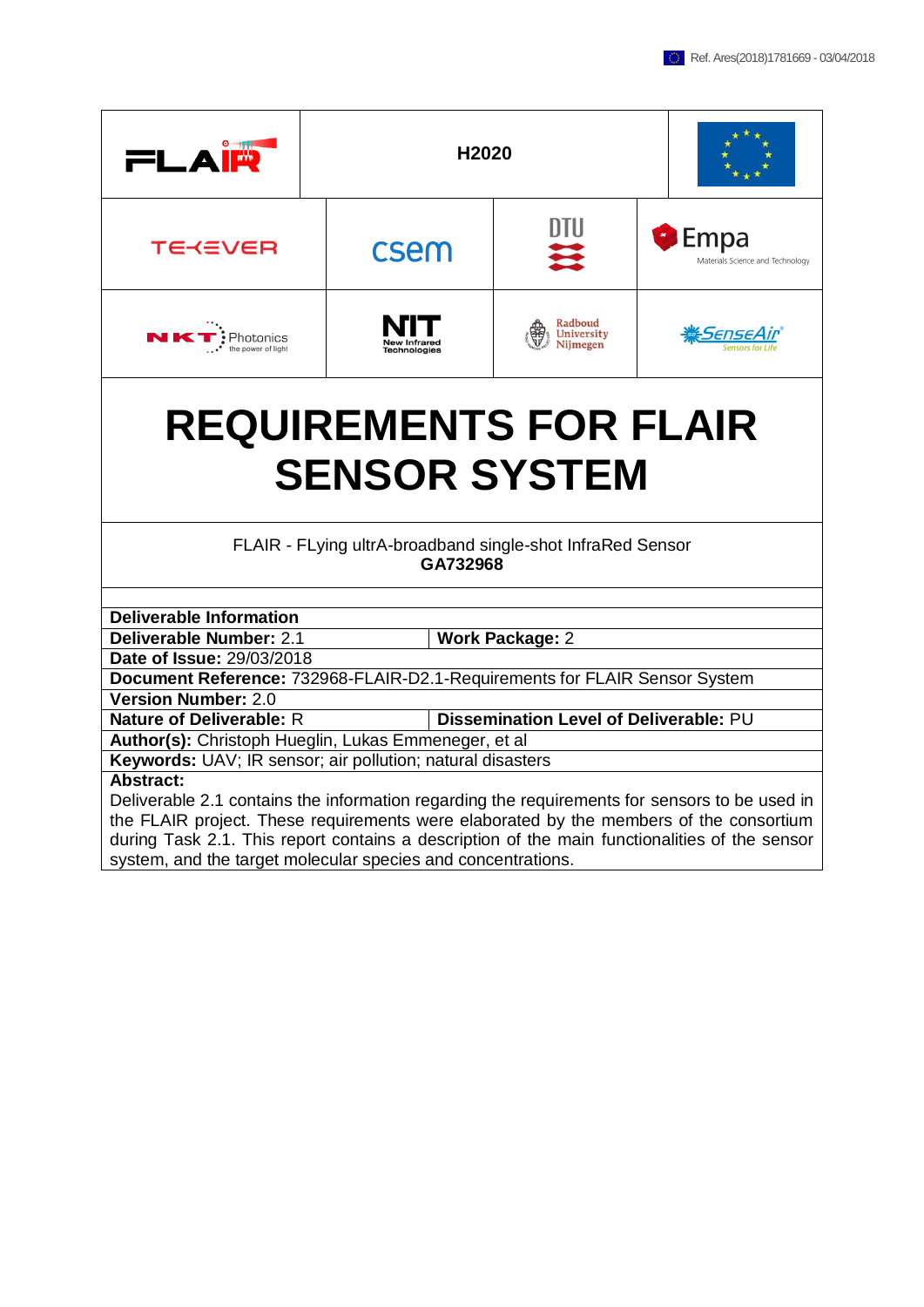



### <span id="page-1-0"></span>**Document History**

| <b>Date</b> | <b>Version</b> | <b>Remarks</b>                                         |
|-------------|----------------|--------------------------------------------------------|
| 02/02/2017  | 0.1            | <b>Skeleton</b>                                        |
| 27/02/2017  | 1.0            | Elaboration of the deliverable text                    |
| 06/03/2017  | 11             | <b>Final version</b>                                   |
| 29/03/2018  | 2.0            | Final revised version (as requested by PO and experts) |

### <span id="page-1-1"></span>**Document Authors**

| <b>Entity</b>  | <b>Contributors</b>                |
|----------------|------------------------------------|
| <b>EMPA</b>    | Christoph Hueglin, Lukas Emmeneger |
| <b>TEKEVER</b> | Francisco Almeida; Guilherme Reis  |
| SenseAir       | <b>Hans Martin</b>                 |
| <b>CSEM</b>    | Gilles Buch                        |
| <b>NIT</b>     | Germán Vergara                     |
| <b>NKT</b>     | Peter Moselund                     |
| <b>DTU</b>     | Ole Bang,                          |
| RU             | <b>Frans Harren</b>                |

**Disclosure Statement:** The information contained in this document is the property of FLAIR Consortium and it shall not be reproduced, disclosed, modified or communicated to any third parties without the prior written consent of the abovementioned entities.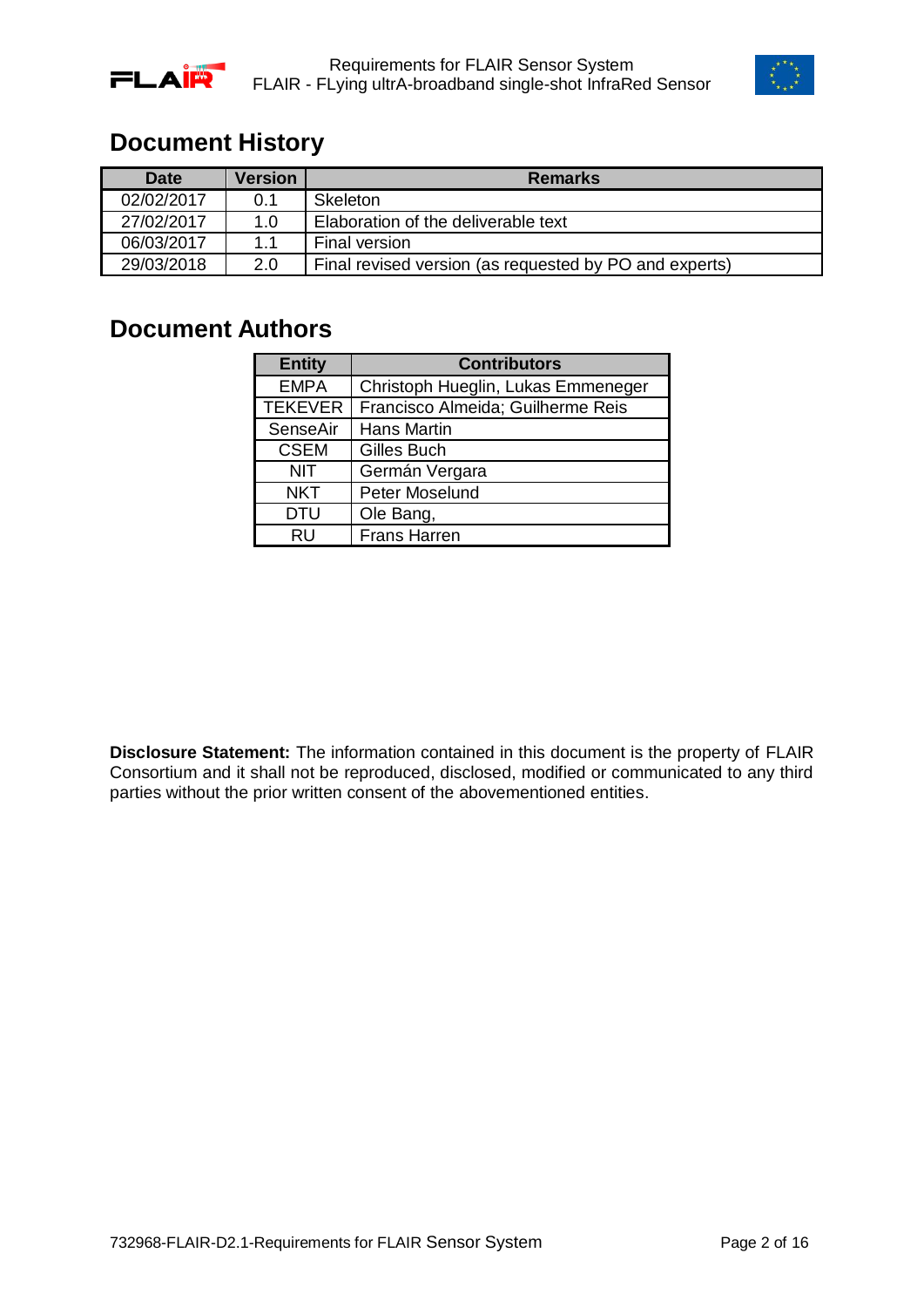



## <span id="page-2-0"></span>**Executive Summary**

Deliverable 2.1 contains the information regarding the requirements for sensors to be used in the FLAIR project. These requirements were elaborated by the members of the consortium during Task 2.1. This report contains a description of the main functionalities of the sensor system, and the target molecular species and concentrations.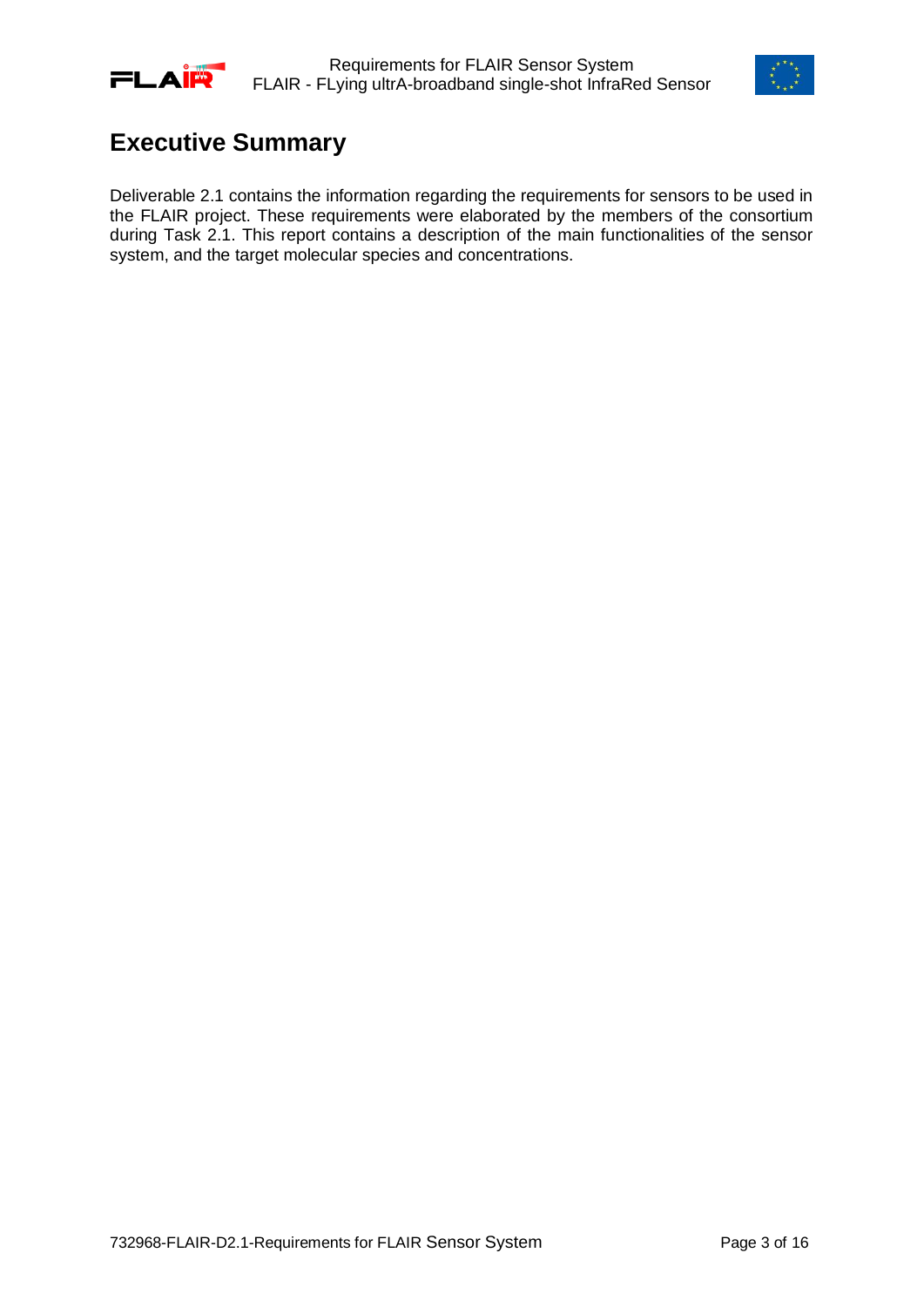



# <span id="page-3-0"></span>**Table of Contents**

| $\mathbf{1}$ |                             |   |
|--------------|-----------------------------|---|
| 2            |                             |   |
| 3            |                             |   |
|              | 3.1 Sensing functionalities | 8 |
|              |                             |   |
| 4            |                             |   |
| 5            |                             |   |
| 6            |                             |   |
|              |                             |   |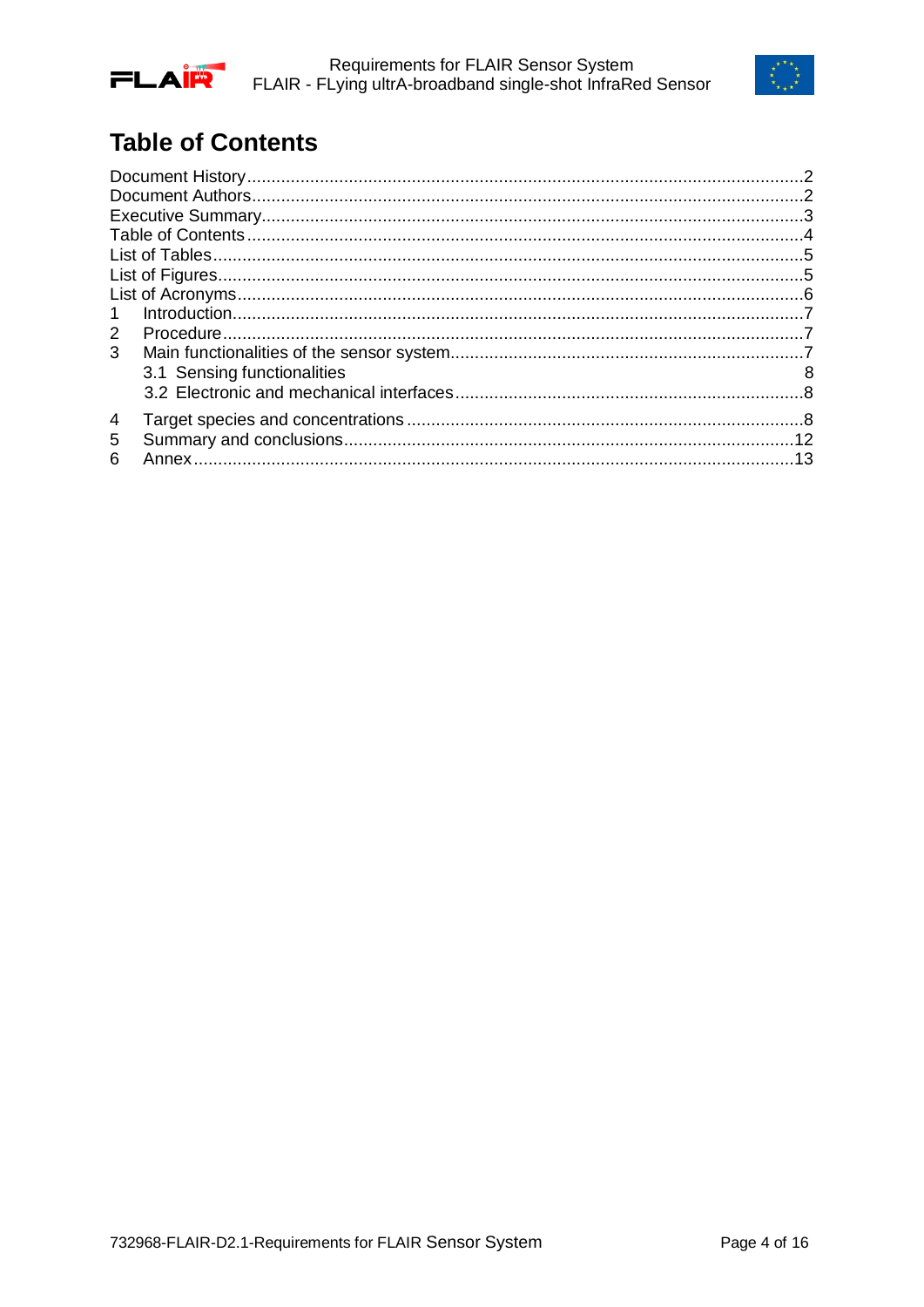



## <span id="page-4-0"></span>**List of Tables**

## <span id="page-4-1"></span>**List of Figures**

**No table of figures entries found.**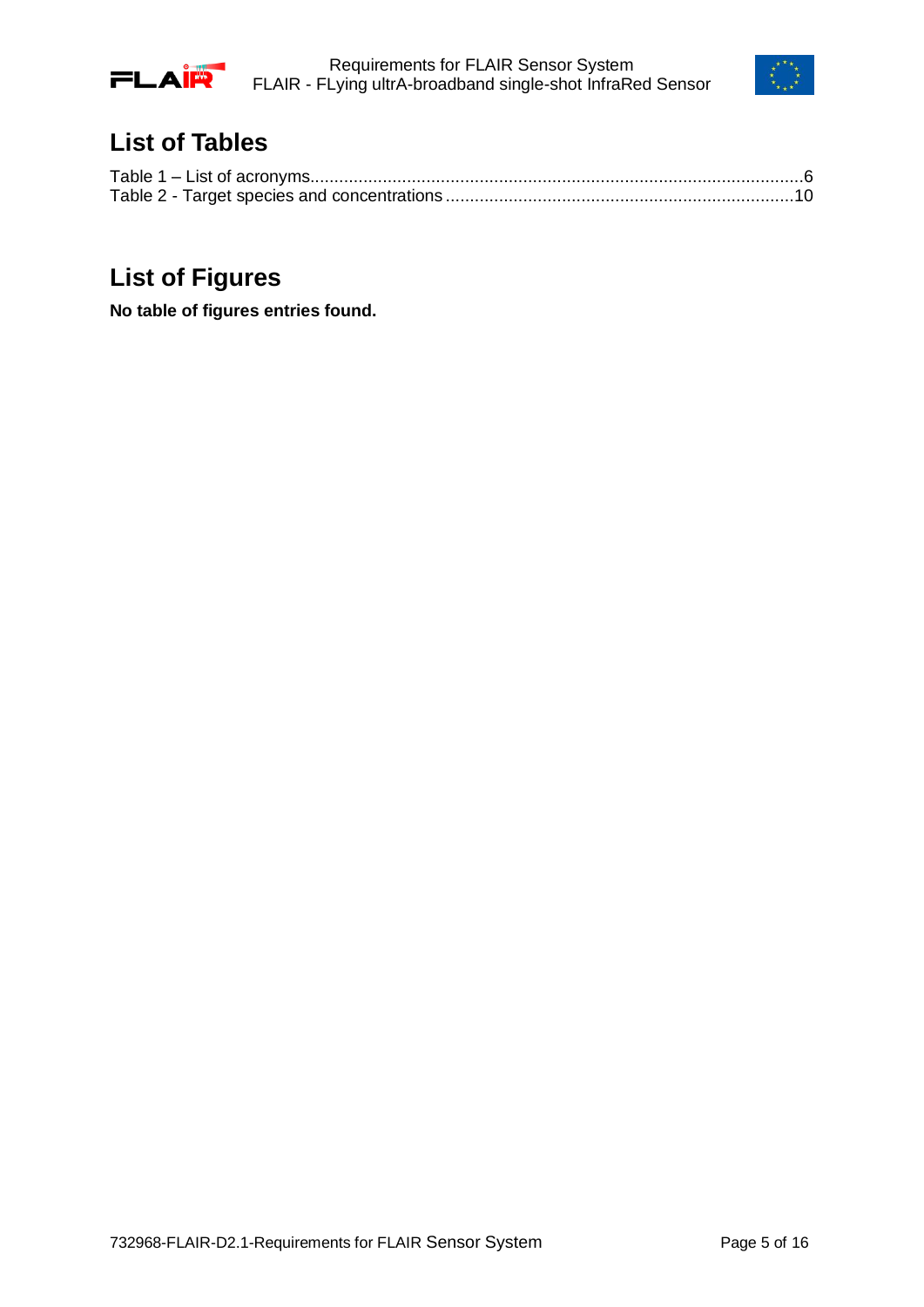



# <span id="page-5-0"></span>**List of Acronyms**

| Acronym    | <b>Meaning</b>                    |
|------------|-----------------------------------|
| IR         | Infrared                          |
| <b>MDC</b> | Minimum Detectable Concentration  |
| <b>TRL</b> | <b>Technology Readiness Level</b> |
| <b>UAV</b> | Unmanned Aerial Vehicle           |
| WP         | Work Package                      |

<span id="page-5-1"></span>**Table 1 – List of acronyms.**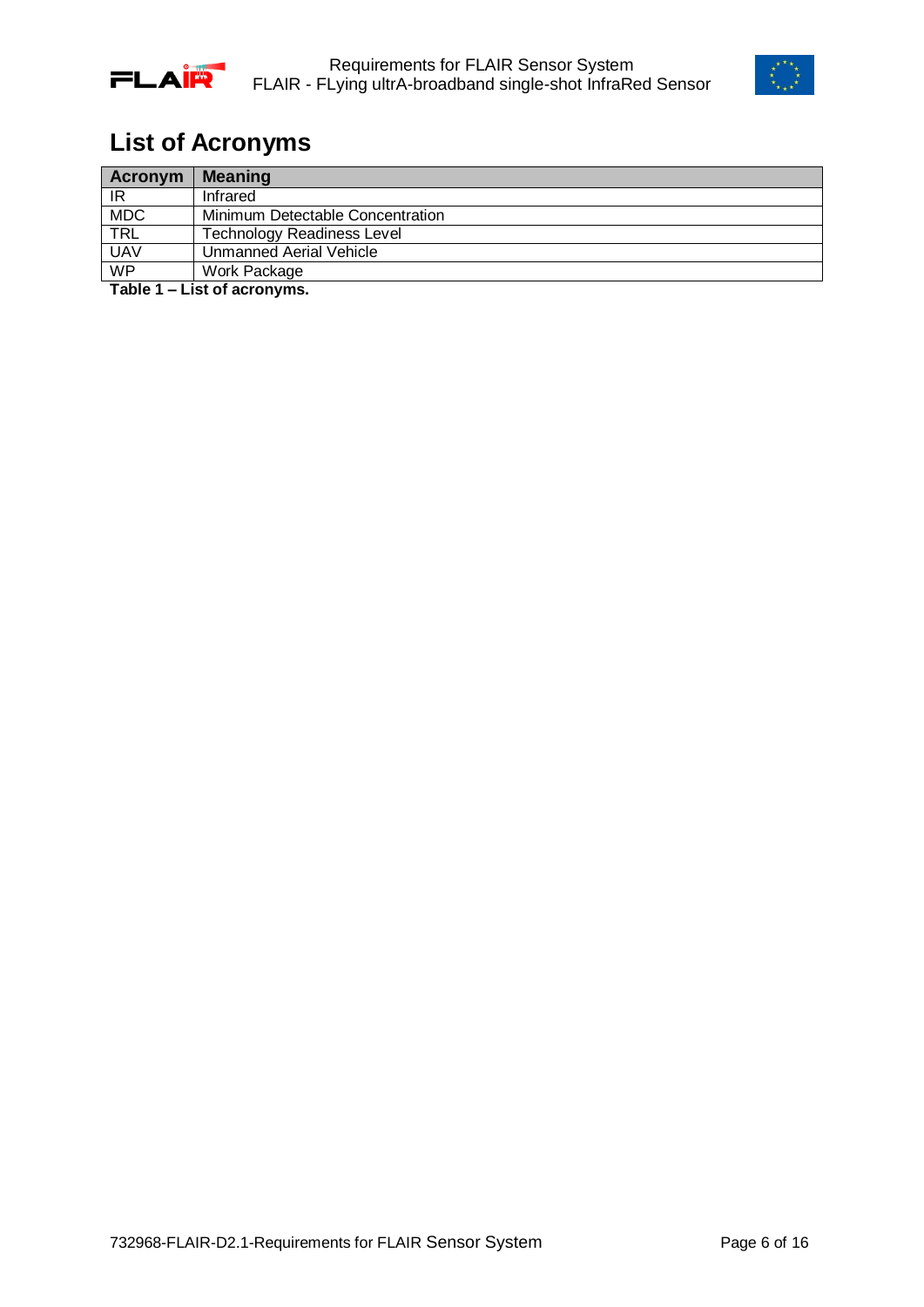



## <span id="page-6-0"></span>**1 Introduction**

In task 2.1, the system requirements for the FLAIR sensor system are defined with respect to the main objectives of the project, which are summarized below for convenience (subobjectives can be found in the project description in the Grant Agreement):

O1: Sensor prototype development for cost effective, compact, highly sensitive and selective ul-tra-broadband real-time molecular trace gas detection of several species simultaneously in a complex mixture from their infrared (IR) absorption fingerprints. Target TRL: 4

O2: FLAIR sensor mounted on a UAV for pervasive (large area covering) sensing. Target TRL: 4

O3: Airborne detection of relevant molecular gases and fine particles emitted into the atmosphere by human activities as well as natural processes by flying the sensor mounted on the modified UAV along well-defined trajectories. Target TRL: 5

The system requirements for the FLAIR sensor shall serve as a guideline and benchmark for the entire sensor development process. These requirements include:

a) A definition of the main functionalities of the sensor system with respect to the objectives above. This set of functionalities mainly focuses on the spectrometer system and its interfaces with the UAV system. Technical specifications related to the UAV system will be covered in another deliverable document (D2.2).

b) The identification of target gases, which are relevant for atmospheric processes, health effects and global climate, and that are released into the atmosphere by natural events (i.e. volcano eruptions, wildfires, animals, unexplored hydrocarbon reservoirs, etc.) or by human activities (transport exhausts, industrial and residential emissions, etc.). Furthermore, this list lays the ground for the demonstrations foreseen in WP6. More specifically, WP6 includes two applications: (i) the measurement of carbon dioxide (CO2) and methane (CH4) which are evaluated during UAV flights on well- defined horizontal and vertical routes at the Beromünster tall tower, and (ii) the observation of gaseous and particulate species near Härkingen, a rural site next to a major motorway in central Switzerland.

## <span id="page-6-1"></span>**2 Procedure**

This report was established by the participants listed in the table above, as foreseen in the project description under the lead of EMPA. More specifically, the following steps were taken:

- establishment of a first structure and draft (19.12.2016)
- feedback by all participants (17.01.2017)
- teleconference with the participation of RU, EMPA, SA, NIT, CSEM (23.01.2017)
- second draft (27.01.2017) and feedback by all participants (10.02.2017)
- final report (submitted 24.03.2017)
- <span id="page-6-2"></span>• final revised report including recommendations from first review meeting (29.03.2018)

### **3 Main functionalities of the sensor system**

The sensor system that will be developed in O1 is meant to cover the spectral windows 2-5 µm and 8-12 µm. Covering both spectral windows simultaneously within the same instrument constitutes a serious technical challenge. Therefore, the strategy adopted by the consortium for fulfilling objectives O1-O3 is to develop two distinct instruments with different TRLs for both spectral windows: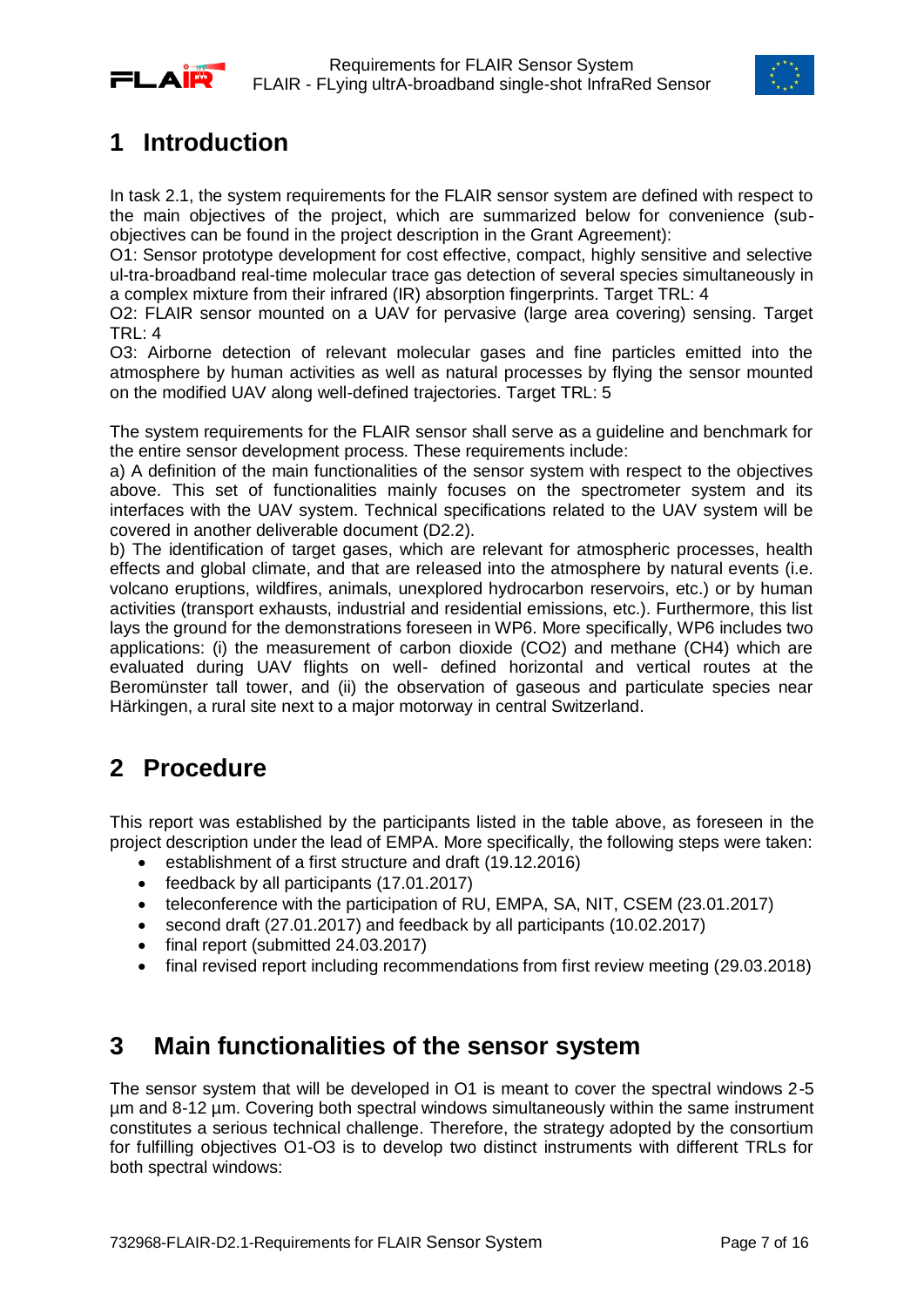



i) A first instrument covering the 2-5 µm window will be developed and tested onboard an UAV up to TRL 5, according to objective O3 and corresponding demonstrations foreseen in WP6.

ii) A second instrument covering the 8-12 µm window will be developed and tested only in a laboratory environment with a target TRL 3-4. The main technical challenge for this system lies in the development of a NIR supercontinuum source operating in this wavelength range, which will constitute a major advancement in the field.

A more technical description of these functionalities will be provided at the end of WP2 within the deliverable document D2.3.

In the following paragraphs, if not specified, we will refer to the first instrument i).

### <span id="page-7-0"></span>**3.1 Sensing functionalities**

- Real time, simultaneous detection of gases at concentrations specified in section 4.
- The applied sensing technique is highly selective and the response to interfering gases such as water is negligible.
- Better resolution can be achieved at lower pressure. Studies for designing a pumping system targeting 50-100 mbar will be performed in WP3 and WP4.
- The ideal and targeted sensor sampling rate is 10 Hz, however, a sampling rate of 1 Hz is sufficient for most applications.
- The spatial resolution of the airborne measurements is limited by the residence time of the air sample in the sensor system rather than by the sampling rate of the sensor. For a typical cruise speed of the UAV (80km/h) and a realistic residence time of 2 seconds, a spatial resolution of 50 meter can be achieved.
- Additional and complementary measurements of atmospheric fine particles are measured using diffusion charging and electrical detection as well as light absorption technologies that are commercially available.

### <span id="page-7-1"></span>**3.2 Electronic and mechanical interfaces**

- Such interfaces will strongly depend on the type of UAV that will be used (most probably AR3 NetRay). Specifications and guidelines will be provided in deliverable document D2.2.
- The spectrometer will be designed using professional software, Zemax and Solidworks, in order to provide a technical drawing for a compact and robust system prototype that will fit the available payload volume of the UAV, together with the fine particle detector.
- Ideally, the data generated by the sensor shall be transferred to the ground with a dedicated datalink, otherwise it will be stored and retrieved once the UAV has landed. These different possible scenarios will be studied and described in D2.3.

## <span id="page-7-2"></span>**4 Target species and concentrations**

The expected detection sensitivity in terms of the minimum detectable concentration (MDC) of the ultra-broadband IR sensor developed within FLAIR was calculated for a wide range of gases. This was done for an absorption wavelength range between 2-5 micrometer assuming a minimum detectable absorption of  $\Delta P/P=10e-4$  and an absorption length of 20 meters at a gas pressure of 1 bar. The details of the calculation and the obtained MDCs are provided in the Annex.

The table below lists the potential target gases. It evaluates their importance in various application fields. Furthermore, it contains the typical range of atmospheric concentrations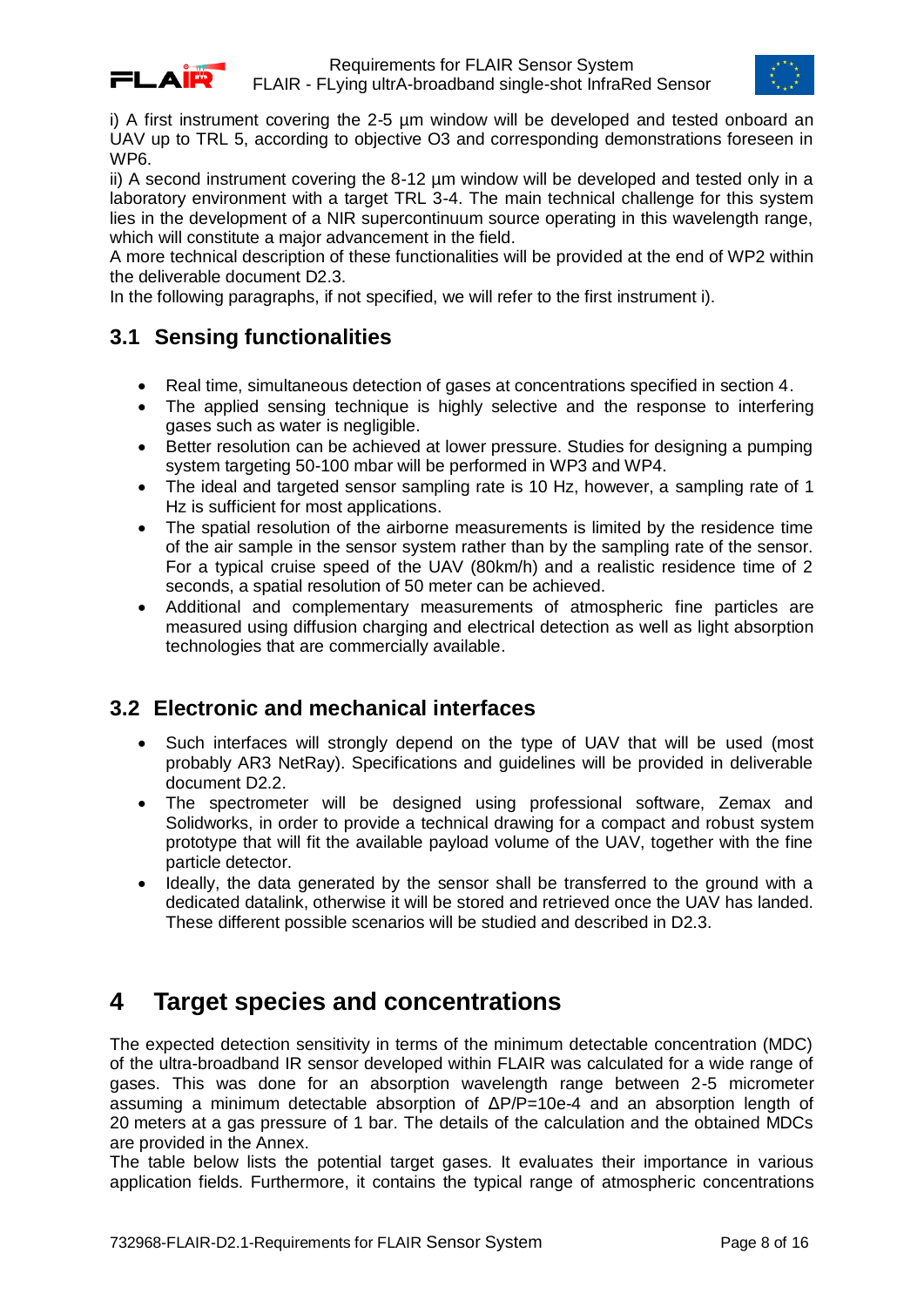



and our judgement about their relevance for atmospheric observations in general as well as for the demonstration applications in WP6.

For any meaningful application, the FLAIR sensor system must be sufficiently sensitive for detecting the target gas of interest. Therefore, the table below contains a column stating the expected feasibility of the FLAIR sensor for detection of the target gases at typical atmospheric concentrations based on the above mentioned sensitivity calculations.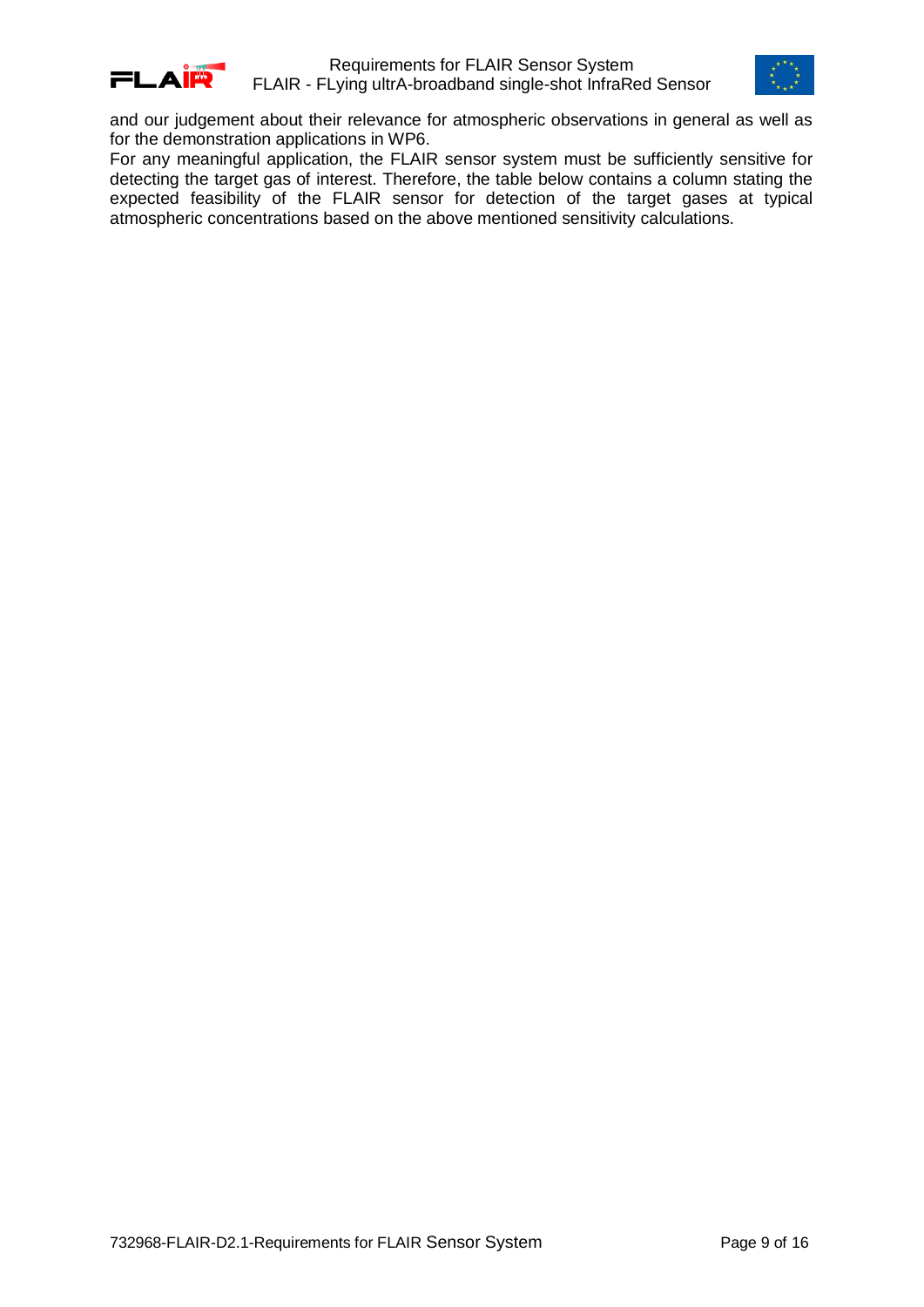



### **Table 2 - Target species and concentrations**

<span id="page-9-0"></span>

| Domain/Sources                      | Gas              | <b>Mixing Ratio</b>              | Relevance <sup>(1)</sup><br>$(+/o/-)$ | Usefulness of Mobile<br>Measurement <sup>(1)</sup> $(+/0/-)$ | Relevance<br>for WP6 | Comments                                                                                              |
|-------------------------------------|------------------|----------------------------------|---------------------------------------|--------------------------------------------------------------|----------------------|-------------------------------------------------------------------------------------------------------|
| <b>Air Quality</b>                  | NO <sub>2</sub>  | 0.1-100 $ppbv^{(2)}$             | $+$                                   | $\ddot{}$                                                    | $\checkmark$         | MDC 11 $ppbv^{(3)}$                                                                                   |
|                                     | <b>NO</b>        | 0.1-100 ppbv                     | o                                     |                                                              | ✓                    | MDC 172 $ppbv^{(3)}$                                                                                  |
|                                     | CO               | 0.1-10 ppm $v^{(2)}$             | $\mathsf{o}\xspace$                   | $\ddot{}$                                                    | ✓                    | MDC 1 $ppbv^{(3)}$                                                                                    |
|                                     | NH <sub>3</sub>  | 0.1-100 ppb $v^{(4)}$            | $\ddot{}$                             | $^{+}$                                                       | ✓                    | MDC 14 $ppbv^{(3)}$                                                                                   |
|                                     | SO <sub>2</sub>  | 0.1-50 ppb $v^{(2)}$             |                                       | O                                                            |                      | MDC 88 ppb $v^{(3)}$                                                                                  |
|                                     | $O_3$            | 1-100 ppb $v^{(2)}$              | $+$                                   | $+$                                                          | ✓                    | MDC 2 $ppbv^{(3)}$                                                                                    |
|                                     | $C_6H_6$         | 0.1-10 $ppbv^{(2)}$              |                                       | o                                                            | ✓                    | MDC 9 $ppbv^{(3)}$                                                                                    |
|                                     | BaP              | 0.1-10 $ppbv^{(2)}$              | $+$                                   | O                                                            | $\checkmark$         | unknown                                                                                               |
| Climate                             | CO <sub>2</sub>  | 400-2000 ppmv(5)                 | $+$                                   | $+$                                                          | $\checkmark$         | MDC 0.1 ppbv(3), explicitly stated in GA, WP6                                                         |
|                                     | CH <sub>4</sub>  | 2-20 ppm $v^{(5)}$               | $\ddot{}$                             | $\ddot{}$                                                    | $\checkmark$         | MDC 1 ppbv <sup>(3)</sup> , explicitly stated in GA, WP6                                              |
|                                     | N <sub>2</sub> O | 0.3-1 $ppmv^{(5)}$               | $\ddot{}$                             |                                                              | $\checkmark$         | MDC 135 ppbv <sup>(3)</sup> , small atmospheric variation                                             |
|                                     | SF <sub>6</sub>  | $0.1 - 10$ pptv <sup>(5)</sup>   | $\ddot{}$                             |                                                              | $\checkmark$         |                                                                                                       |
| <b>Ship Emissions</b>               | SO <sub>2</sub>  | unknown                          | $+$                                   | $+$                                                          | $\checkmark$         | MDC 88 $ppbv$ <sup>(3)</sup>                                                                          |
|                                     | CO <sub>2</sub>  | > 10000 ppmv                     | $\ddot{}$                             | $+$                                                          | $\checkmark$         | MDC 0.1 $ppbv^{(3)}$                                                                                  |
| <b>Volcanic Eruptions</b>           | SO <sub>2</sub>  | unknown                          | $+$                                   | $+$                                                          | $\checkmark$         | MDC 88 ppb $v^{(3)}$                                                                                  |
| Wildfires/Biomass<br><b>Burning</b> | CO               | $\approx$ 1-100 ppmv             | $\mathsf{o}\,$                        | $+$                                                          | $\checkmark$         | Emission ratio 66.4 mmol/mol CO <sub>2</sub> <sup>(6)</sup> ;<br>MDC 1 $ppbv^{(3)}$                   |
|                                     | $C_2H_3N$        | $0.01 - 100$ ppbv <sup>(7)</sup> | O                                     | $+$                                                          | $\checkmark$         | Emission ratio 0.0082 mmol/mol $CO_2$ <sup>(6)</sup> ;<br>MDC 31 $ppbv$ <sup>(3)</sup>                |
| <b>Agricultural Emissions</b>       | NH <sub>3</sub>  | 1-500 ppbv                       | $+$                                   | $\ddot{}$                                                    | $\checkmark$         | Expected mixing ratio over managed<br>agricultural land; background 1-10 ppbv;<br>MDC 14 $ppbv^{(3)}$ |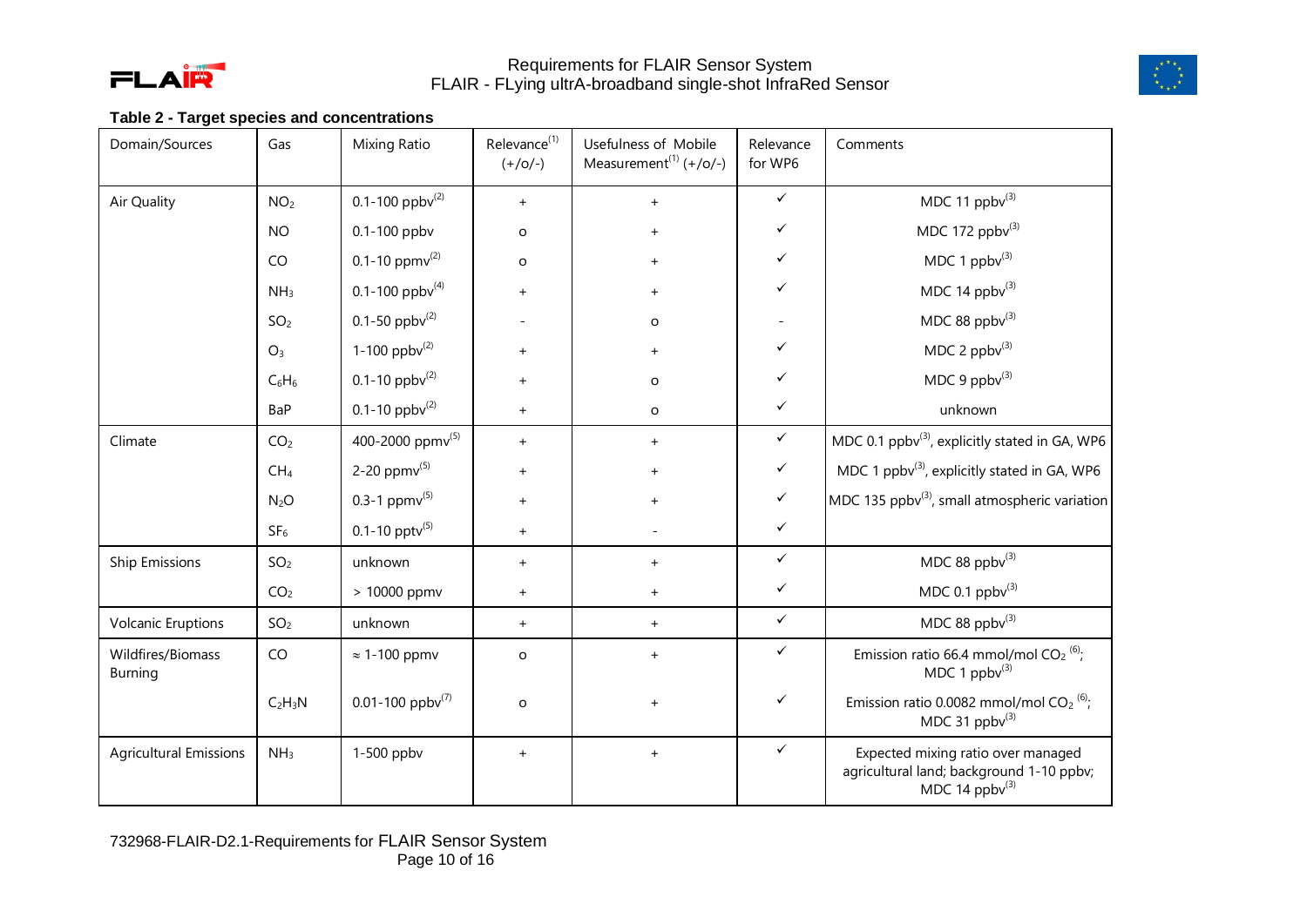



 $(1)$  based on expert judgment

 $^{(2)}$  EEA (2016) Air quality in Europe — 2016 report, European Environmental Agency, doi:10.2800/413142

 $^{(3)}$  MDC: Minimum detectable concentration, see Annex

 $^{(4)}$  Fagerli, H. and W. Aas (2008). Trends of nitrogen in air and precipitation: Model results and observations at EMEP sites in Europe, 1980-2003. Environmental Pollution 154(3): 448-461

<sup>(5)</sup> IPCC (2013). Climate Change 2013: The Physical Science Basis. Contribution of Working Group I to the Fifth Assessment Report of the Intergovernmental Panel on Climate Change (eds Stocker, T. F. et al.). Cambridge Univ. Press, New York, USA

 $^{(6)}$  Christian, T. J., B. Kleiss, R. J. Yokelson, R. Holzinger, P. J. Crutzen, W. M. Hao, B. H. Sahario and D. E. Ward (2003). Comprehensive laboratory measurements of biomassburning emissions: 1. Emissions from Indonesian, African, and other fuels. Journal of Geophysical Research-Atmospheres 108(D23)

<sup>(7)</sup> Muller, M., B. E. Anderson, A. J. Beyersdorf, J. H. Crawford, G. S. Diskin, P. Eichler, A. Fried, F. N. Keutsch, T. Mikoviny, K. L. Thornhill, J. G. Walega, A. J. Weinheimer, M. Yang, R. J. Yokelson and A. Wisthaler (2016). In situ measurements and modeling of reactive trace gases in a small biomass burning plume. Atmospheric Chemistry and Physics 16(6): 3813- 3824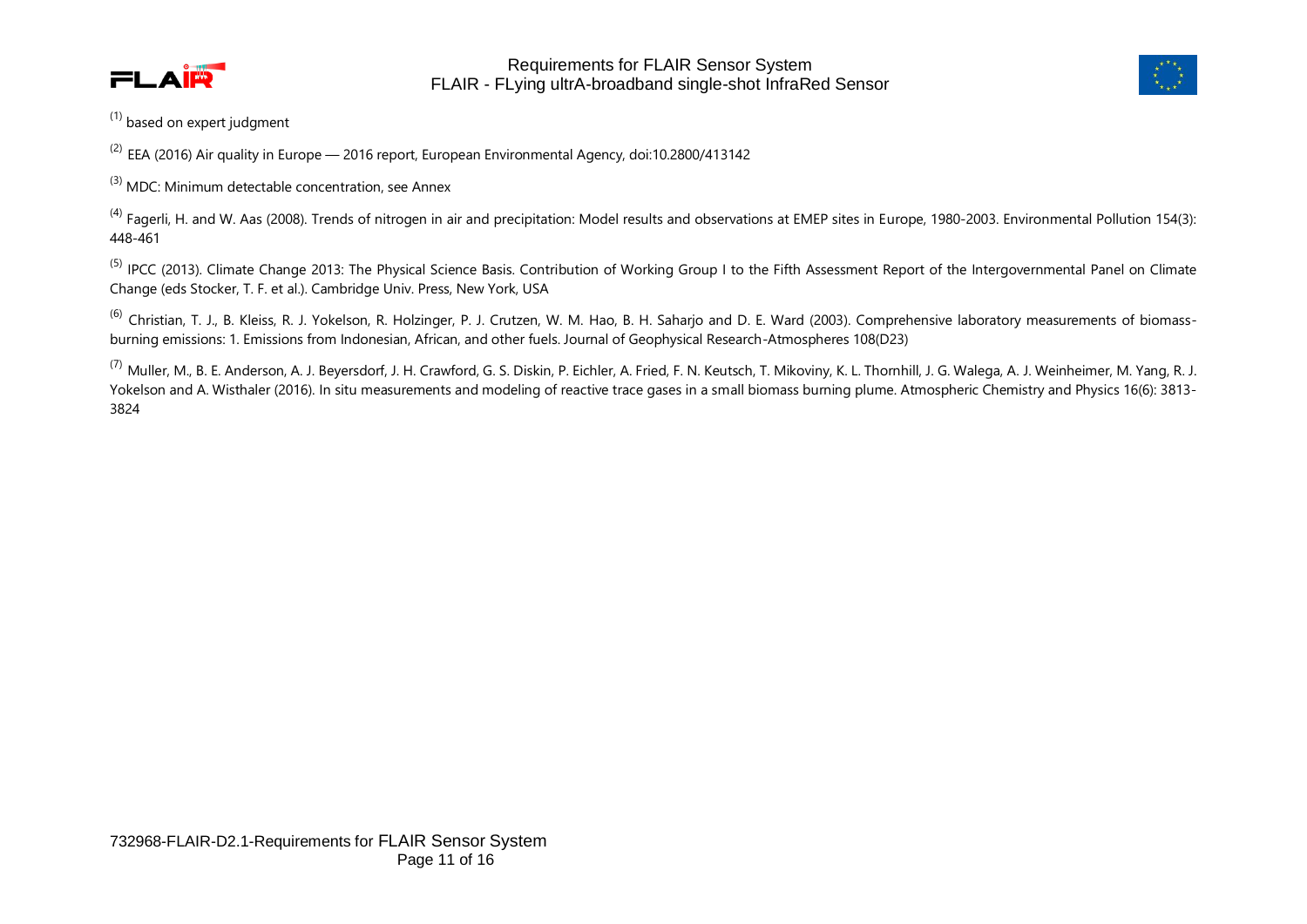<span id="page-11-0"></span>



### **5 Summary and conclusions**

A high level description of the main functionalities of the system is given. This will serve as a guideline and benchmark for the entire sensor development process. A more detailed description of the sensor system with its subsystems and different interfaces will be provided in deliverable document D 2.3.

Based on the analysis of the expected sensitivity of the FLAIR sensor system and the relevance of the identified feasible gases for atmospheric observation, it is suggested that the flight tests within WP6 will focus on  $CO<sub>2</sub>$ , CH<sub>4</sub>, CO and  $O<sub>3</sub>$ . A more detailed evaluation of the performance with respect to expected observations will be provided in D 2.4.

Owing to their spectral signature and atmospheric relevance,  $N_2O$  and  $SO_2$  have been identified as additional potential target gases for sensor characterization, optimization and validation. Furthermore,  $NH<sub>3</sub>$  and HCl may be investigated in dedicated laboratory tests because they have strong spectral characteristics and are relevant in many environmental and industrial processes.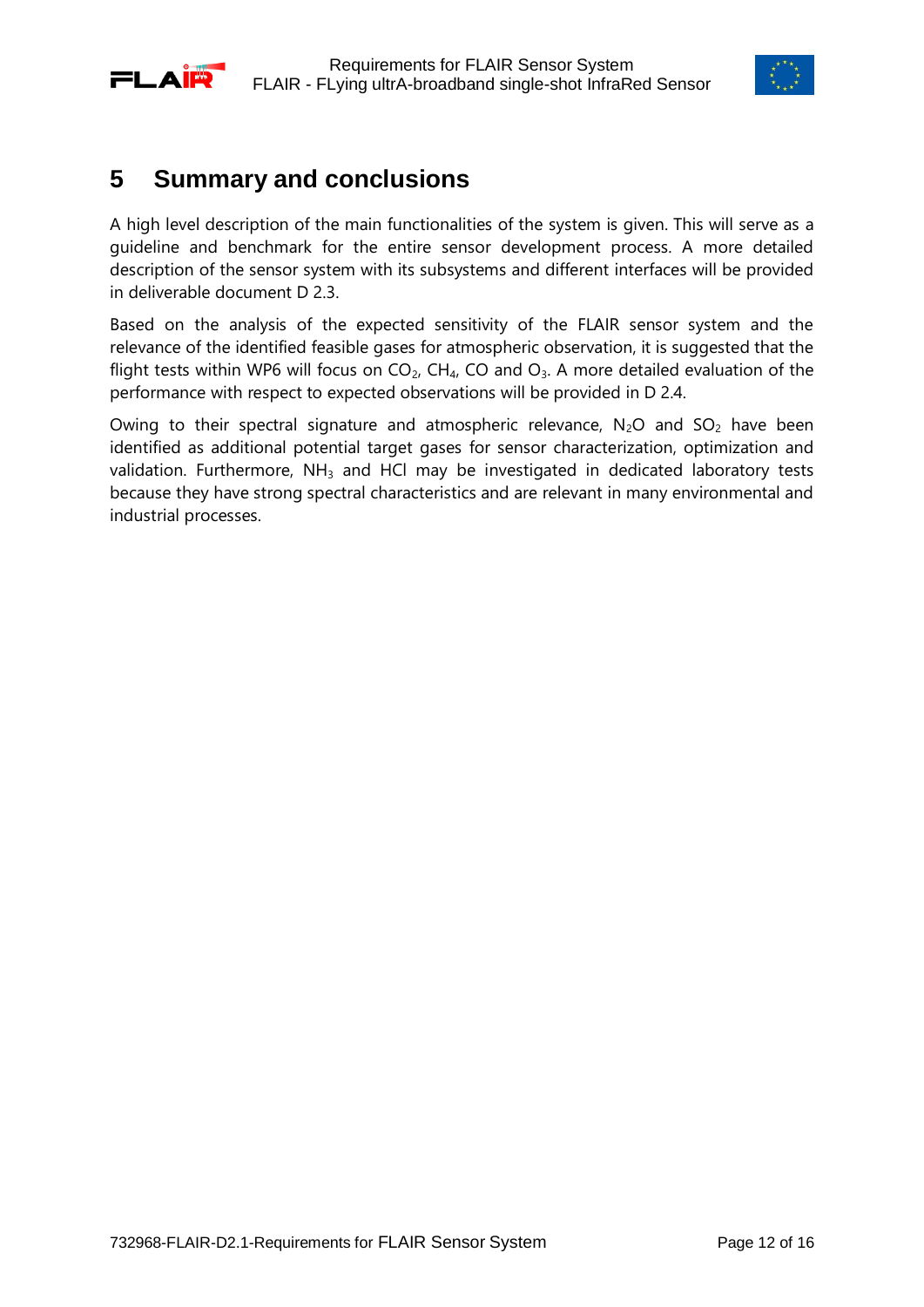



### <span id="page-12-0"></span>**6 Annex**

### **Calculation of the minimum detectable concentration**

The transmission/absorption of monochromatic light in a gas atmosphere is expressed by the Beer-Lambert law as:

,  $\alpha(\nu) = \sigma \cdot n \cdot L = S \cdot g(\nu, \nu_0) \cdot n \cdot L$ 

 $I = I_0 e^-$ *I*: intensity after transmission  $I_0$ : initial light intensity  $\alpha(\nu)$ : absorbance  $\sigma$ : absorption cross section of a photon  $n$ : density of the molecules (molecules per unit volume)  $L$ : optical path length S: line strength connecting ground and excited states  $g(v, v_0)$ : normalized line shape function (Gaussian, Lorentzian)  $v:$  laser frequency  $v_0$ : frequency line center molecule

If  $\alpha \ll 1$ , then according to this approximation:  $e^x \approx 1 + x$ , we can obtain:

$$
I = I_0(1 - \alpha) \Rightarrow I_0 - I = I_0 \alpha \Rightarrow \Delta I = I_0 \alpha
$$
  
From the noise level of the instrument:  $\alpha_{min} = \frac{\Delta I_{min}}{I_0}$ 

A typical  $\alpha_{min}$  will be:  $10^{-4}$  . The minimum detectable absorption is: MDA =  $\alpha_{min}/\sqrt{B}$  with a detection bandwidth *B* of 1 Hz: MDA=10<sup>-4</sup>. Using the HITRAN and PNNL database we can calculate the absorbance α. If we define a Signal-to-Noise-Ratio (SNR) we can calculate the minimum detectable concentration (MDC).

Acrolein.dat  $4.0x10$ Absorbance for 1 ppmy. 1 meter. 1 atmosphere  $3.0x10$  $2.0x10^{-4}$  $1.0x10^{-4}$  $0.0$ 2500 4500 5000 2000  $3000$ 3500 4000 Wavenumber (cm<sup>-1</sup>)

Example: Using the PNNL, for acrolein the maximum absorption peak with 1 ppmv mixing ratio and 1 m path length at 1 atmosphere pressure is (see Figure):  $\alpha_{max} = 4 \times$  $10^{-4}$ .

For a 20 m path length:  $\alpha_{max}$  =  $80 \times 10^{-4}$ . Using  $\cdot$ , the minimum detectable concentration with a SNR =1 becomes:

$$
MDC = \frac{SNR \times 1 \text{ ppmv}}{\alpha_{max} / MDA} \Rightarrow MDC = \frac{1 \times 1 \text{ ppmv}}{80 \times 10^{-4} / 1 \times 10^{-4}} = 12.5 \text{ ppbv}
$$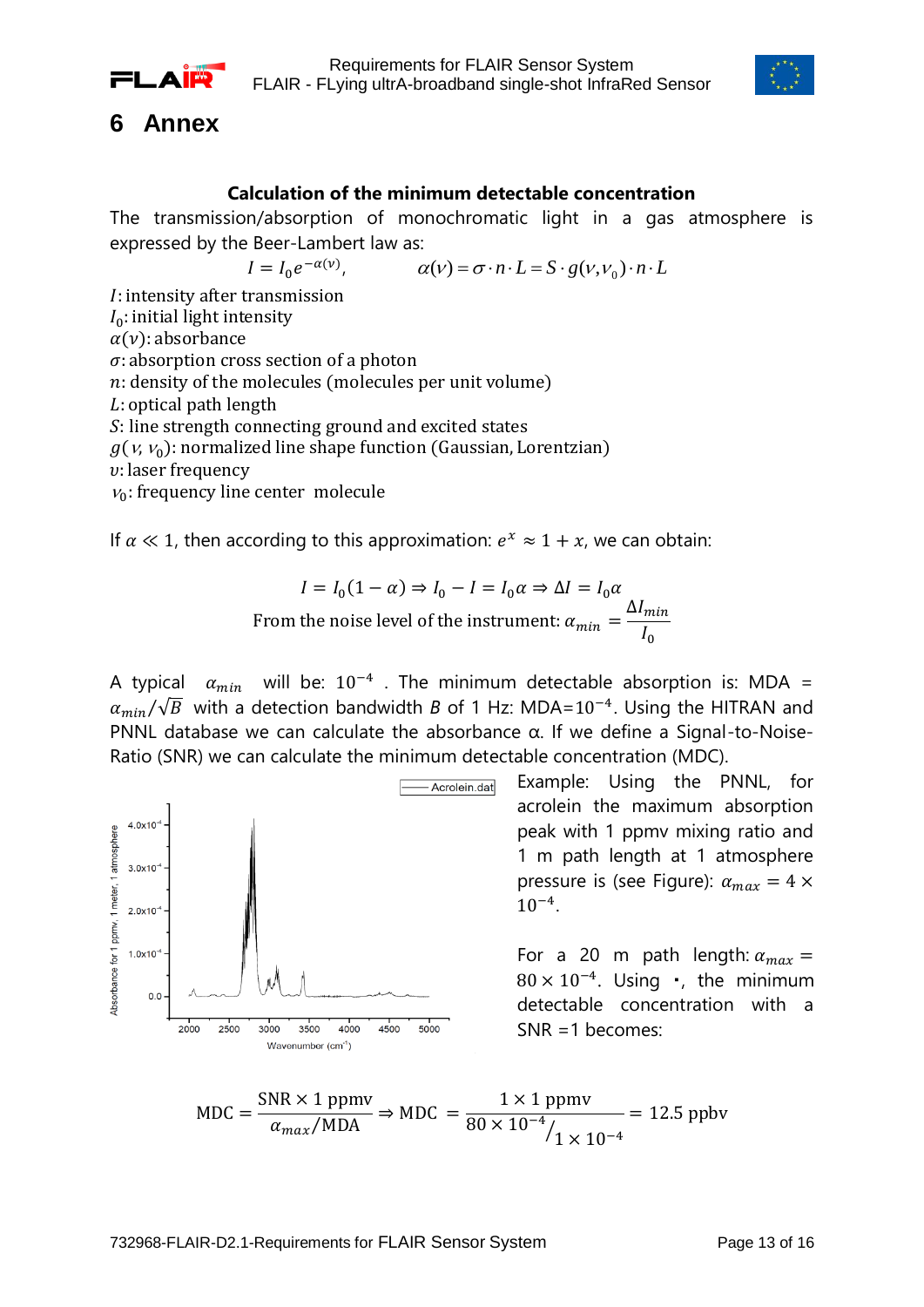



#### \* [LEL]: lower explosive limit

The color code of the column indicating the Minimum detectable concentration spans the range from low (green) to high MDC (red).

| <b>Name of Gas</b>    | Wavenumber<br><b>Maximum</b><br><b>Absorption</b><br>$(cm-1)$ | <b>Wavelength</b><br><b>Maximum</b><br><b>Absorption</b><br>(micrometer) | <b>Minimum</b><br>detectable<br>concentration<br>(ppbv)<br>$MDA = 1E-4$ ; l = 20 m,<br>$p = 1$ bar, SNR=1 | <b>Data</b><br><b>Source</b> | <b>Immediately</b><br><b>Dangerous to Life</b><br>or Health<br><b>Concentrations</b><br>(IDLH) |
|-----------------------|---------------------------------------------------------------|--------------------------------------------------------------------------|-----------------------------------------------------------------------------------------------------------|------------------------------|------------------------------------------------------------------------------------------------|
| $1_{122}$             |                                                               |                                                                          |                                                                                                           |                              |                                                                                                |
| Tetrachloroethane     | 2966                                                          | 3,37                                                                     | 30,49                                                                                                     | <b>PNNL</b>                  | 100                                                                                            |
| 1_1_2-Trichloroethane | 2974                                                          | 3,36                                                                     | 24,27                                                                                                     | <b>PNNL</b>                  | 100                                                                                            |
| 1_1-Dichloroethane    | 2996                                                          | 3,34                                                                     | 5,75                                                                                                      | <b>PNNL</b>                  | 3000                                                                                           |
| 1_1-Dimethylhydrazine | 2775                                                          | 3,60                                                                     | 3,42                                                                                                      | <b>PNNL</b>                  | 15                                                                                             |
| 1 3-Butadiene         | 3089                                                          | 3,24                                                                     | 18,32                                                                                                     | <b>PNNL</b>                  | 2000 ppmv [LEL]*                                                                               |
| 1-Nitropropane        | 2988                                                          | 3,35                                                                     | 7,14                                                                                                      | <b>PNNL</b>                  | 1000                                                                                           |
| 2-Butoxyethanol       | 2970                                                          | 3,37                                                                     | 0,02                                                                                                      | <b>PNNL</b>                  | 700                                                                                            |
| 2-Ethoxyethyl acetate | 2875                                                          | 3,48                                                                     | 4,42                                                                                                      | <b>PNNL</b>                  | 500                                                                                            |
| 2-Hexanone            | 2969                                                          | 3,37                                                                     | 3,82                                                                                                      | <b>PNNL</b>                  | 1600                                                                                           |
| 2-Nitropropane        | 2966                                                          | 3,37                                                                     | 8,70                                                                                                      | <b>PNNL</b>                  | 100                                                                                            |
| Acetaldehyde          | 2740                                                          | 3,65                                                                     | 12,20                                                                                                     | <b>PNNL</b>                  | 2000                                                                                           |
| Acetic acid           | 3582                                                          | 2,79                                                                     | 4,55                                                                                                      | <b>PNNL</b>                  | 50                                                                                             |
| Acetic anhydride      | 3033                                                          | 3,30                                                                     | 51,55                                                                                                     | <b>PNNL</b>                  | 200                                                                                            |
| Acetone               | 2970                                                          | 3,37                                                                     | 14,71                                                                                                     | <b>PNNL</b>                  | 2,500 ppmv [LEL]                                                                               |
| Acetonitrile          | 3017                                                          | 3,31                                                                     | 31,25                                                                                                     | <b>PNNL</b>                  | 500                                                                                            |
| Acrolien              | 2809                                                          | 3,56                                                                     | 12,50                                                                                                     | <b>PNNL</b>                  | 2                                                                                              |
| Acrylonitrile         | 3043                                                          | 3,29                                                                     | 151,52                                                                                                    | <b>PNNL</b>                  | 85                                                                                             |
| Allyl alcohol         | 2878                                                          | 3,47                                                                     | 17,24                                                                                                     | <b>PNNL</b>                  | 20                                                                                             |
| Allyl chloride        | 3003                                                          | 3,33                                                                     | 35,71                                                                                                     | <b>PNNL</b>                  | 250                                                                                            |
| Ammonia               | 3335                                                          | 3,00                                                                     | 14,49                                                                                                     | <b>HITRAN</b>                | 300                                                                                            |
| Ammonia anhydrous     | 3335                                                          | 3,00                                                                     | 15,87                                                                                                     | <b>PNNL</b>                  | 300                                                                                            |
| Aniline               | 3048                                                          | 3,28                                                                     | 8,33                                                                                                      | <b>PNNL</b>                  | 100                                                                                            |
| Arsine                | 2127                                                          | 4,70                                                                     | 0,65                                                                                                      | <b>PNNL</b>                  | $\overline{3}$                                                                                 |
| Benzene               | 3047                                                          | 3,28                                                                     | 8,93                                                                                                      | <b>PNNL</b>                  | 500                                                                                            |
| Benzyl chloride       | 3045                                                          | 3,28                                                                     | 12,82                                                                                                     | <b>PNNL</b>                  | 10                                                                                             |
| Boron trifluoride     | 2338                                                          | 4,28                                                                     | 33,33                                                                                                     | PNNL                         | 25                                                                                             |
| <b>Butyl acetate</b>  | 2973                                                          | 3,36                                                                     | 2,50                                                                                                      | <b>PNNL</b>                  | n-Butyl acetate:<br>1,700 ppmv [LEL]                                                           |
| Carbon dioxide        | 2363                                                          | 4,23                                                                     | 0,12                                                                                                      | <b>HITRAN</b>                | 40000                                                                                          |
| Carbon dioxide        | 2363                                                          | 4,23                                                                     | 0,14                                                                                                      | <b>PNNL</b>                  | 40000                                                                                          |
| Carbon disulfide      | 2179                                                          | 4,59                                                                     | 15,63                                                                                                     | PNNL                         | 500                                                                                            |
| Carbon monoxide       | 2173                                                          | 4,60                                                                     | 0,75                                                                                                      | <b>HITRAN</b>                | 1200                                                                                           |
| Carbon monoxide       | 2173                                                          | 4,60                                                                     | 0,96                                                                                                      | <b>PNNL</b>                  | 1200                                                                                           |
| Chlorobenzene         | 3081                                                          | 3,25                                                                     | 10,20                                                                                                     | <b>PNNL</b>                  | 1000                                                                                           |
| Chloropicrin          | 2925                                                          | 3,42                                                                     | 70,42                                                                                                     | PNNL                         | $\overline{2}$                                                                                 |
| Cumene                | 2973                                                          | 3,36                                                                     | 2,50                                                                                                      | <b>PNNL</b>                  | 900 ppmv [LEL]                                                                                 |
| Cyclohexanone         | 2945                                                          | 3,40                                                                     | 1,67                                                                                                      | PNNL                         | 700                                                                                            |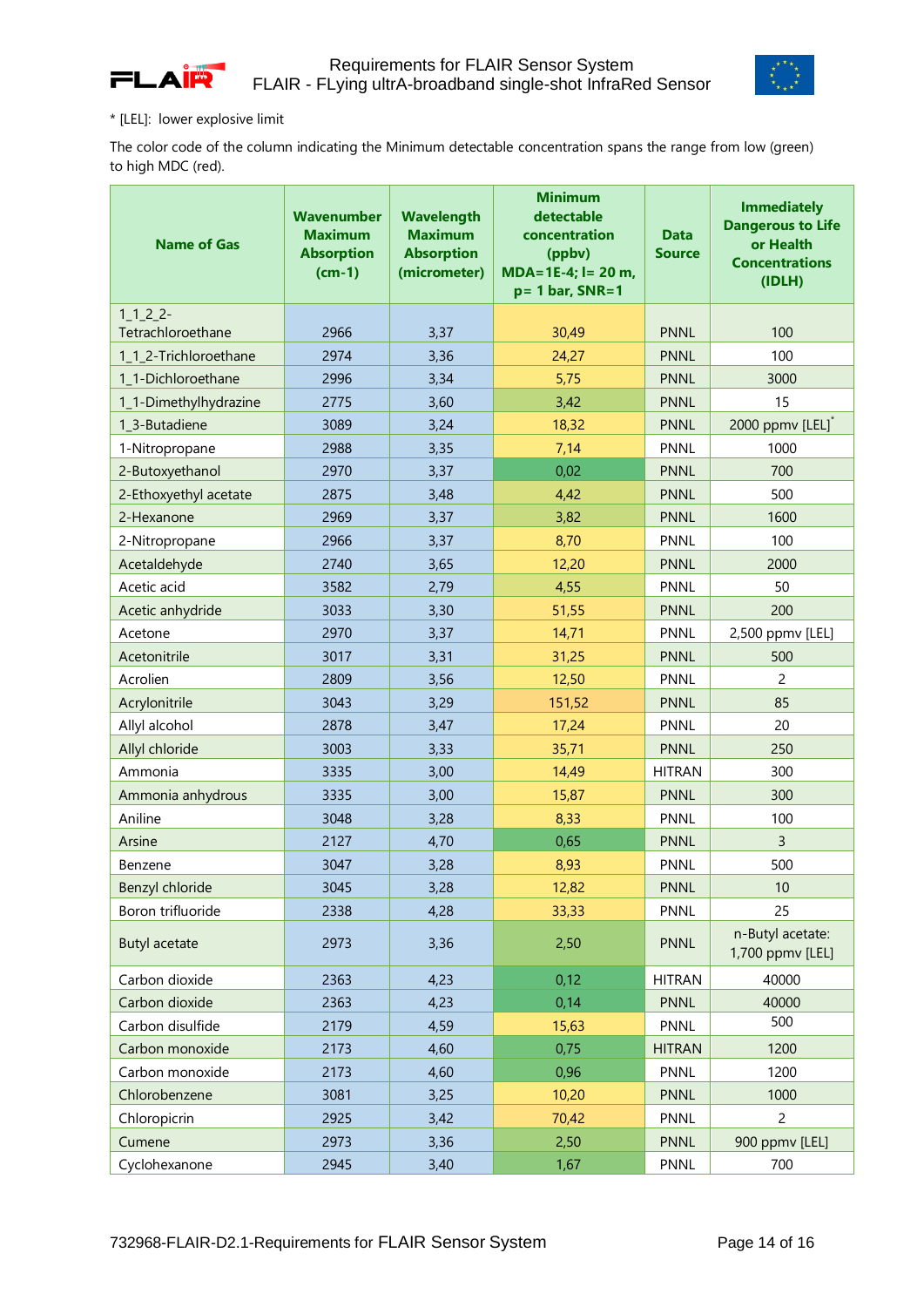



| Cyclooctane                               | 2930         | 3,41         | 0,96          | <b>PNNL</b>         | 2000             |
|-------------------------------------------|--------------|--------------|---------------|---------------------|------------------|
| Diacetone alcohol                         | 2983         | 3,35         | 3,33          | <b>PNNL</b>         | 1,800 ppmv [LEL] |
| Diborane                                  | 2519         | 3,97         | 1,79          | <b>PNNL</b>         | 15               |
| Dichlorofluoromethane                     |              |              |               |                     |                  |
| (Freon-21)                                | 3024         | 3,31         | 11,76         | <b>PNNL</b>         | 15000            |
| Diethylamine                              | 2969         | 3,37         | 3,57          | <b>PNNL</b>         | 200              |
| Difluorodibromomethane                    |              |              |               |                     |                  |
| (Freon-12B2)                              | 2232         | 4,48         | 38,46         | <b>PNNL</b>         | 2000             |
| Diisopropylamin                           | 2971         | 3,37         | 1,61          | <b>PNNL</b>         | 200              |
| Dimethyl sulfate                          | 2968         | 3,37         | 6,41          | <b>PNNL</b>         | $\overline{7}$   |
| Dimethylamine                             | 2792         | 3,58         | 5,15          | <b>PNNL</b>         | 500              |
| Dipropylene<br>glycol                     |              |              |               |                     |                  |
| methyl ether                              | 2989         | 3,35         | 2,91          | <b>PNNL</b>         | 600              |
| Ethyl acetate                             | 2995         | 3,34         | 5,99          | <b>PNNL</b>         | 2,000 ppmv [LEL] |
| Ethyl acrylate                            | 2995         | 3,34         | 5,81          | <b>PNNL</b>         | 300              |
| Ethyl alcohol (Ethanol)                   | 2989         | 3,35         | 7,09          | <b>PNNL</b>         | 3,300 ppmv [LEL] |
| Ethyl benzene                             | 2975         | 3,36         | 4,35          | <b>PNNL</b>         | 800 ppmv [LEL]   |
| Ethyl<br>bromide<br>(Halon-               |              |              |               |                     |                  |
| 2001                                      | 3022         | 3,31         | 9,84          | <b>PNNL</b>         | 2000             |
| Ethyl formate                             | 2998         | 3,34         | 5,92          | <b>PNNL</b>         | 1500             |
| Ethyl mercaptan                           | 2988         | 3,35         | 5,88          | <b>PNNL</b>         | 500              |
| Ethylamine                                | 2968         | 3,37         | 5,10          | <b>PNNL</b>         | 600              |
| Ethylene oxide                            | 3066         | 3,26         | 0,59          | <b>PNNL</b>         | 800              |
| Formaldehyde                              |              |              |               |                     |                  |
| (Methanal)                                | 2779         | 3,60         | 2,17          | <b>HITRAN</b>       | 20               |
|                                           |              |              |               |                     |                  |
| Formaldehyde monomer                      | 2778         | 3,60         | 1,92          | <b>PNNL</b>         | 20               |
| Formic acid (and some                     |              |              |               |                     |                  |
| dimer)                                    | 2778         | 3,60         | 1,95          | <b>PNNL</b>         | 30               |
| Hydrogen bromide                          | 2636         | 3,79         | 5,68          | <b>HITRAN</b>       | 30               |
| Hydrogen chloride                         | 2963         | 3,37         | 0,70          | <b>HITRAN</b>       | 50               |
| chloride<br>Hydrogen                      |              |              |               |                     |                  |
| anhydrous                                 | 2963         | 3,37         | 0,95          | <b>PNNL</b>         | 50               |
| Hydrogen cyanide                          | 3337         | 3,00         | 1,61          | <b>HITRAN</b>       | 50               |
| cyanide<br>Hydrogen<br>(prussic acid)     | 3340         | 2,99         |               | <b>PNNL</b>         | 50               |
|                                           |              |              | 2,24          |                     |                  |
| Hydrogen fluoride<br>fluoride<br>Hydrogen | 4076         | 2,45         | 0,17          | <b>HITRAN</b>       | 30               |
| anhydrous                                 | 4076         | 2,45         | 0,27          | <b>PNNL</b>         | 30               |
| Hydrogen sulfide                          | 3746         | 2,67         | 128,21        | <b>HITRAN</b>       | 100              |
| Hydrogen sulfide                          | 3746         | 2,67         | 222,22        | <b>PNNL</b>         | 100              |
| Isoamyl alcohol                           | 2965         | 3,37         | 2,43          | <b>PNNL</b>         | 500              |
| Isobutyl acetate                          | 2976         | 3,36         | 2,94          | <b>PNNL</b>         | 1,300 ppmv [LEL] |
| Isophorone                                | 2965         | 3,37         | 2,53          | PNNL                | 200              |
| Isopropyl acetate                         | 2987         | 3,35         | 3,42          | <b>PNNL</b>         | 1800             |
|                                           |              |              |               |                     |                  |
| Methane                                   | 3068         | 3,26         | 0,85          | <b>HITRAN</b>       |                  |
| Methane                                   | 3086         | 3,24         | 1,04          | <b>PNNL</b>         |                  |
| Methyl acetate                            | 2965         | 3,37         | 10,42         | <b>PNNL</b>         | 3,100 ppmv [LEL] |
| Methyl acrylate                           | 2964         | 3,37         | 11,42         | <b>PNNL</b>         | 250              |
| Methanol<br>Methyl bromide                | 2982<br>3061 | 3,35<br>3,27 | 7,92<br>12,47 | PNNL<br><b>PNNL</b> | 6000<br>250      |